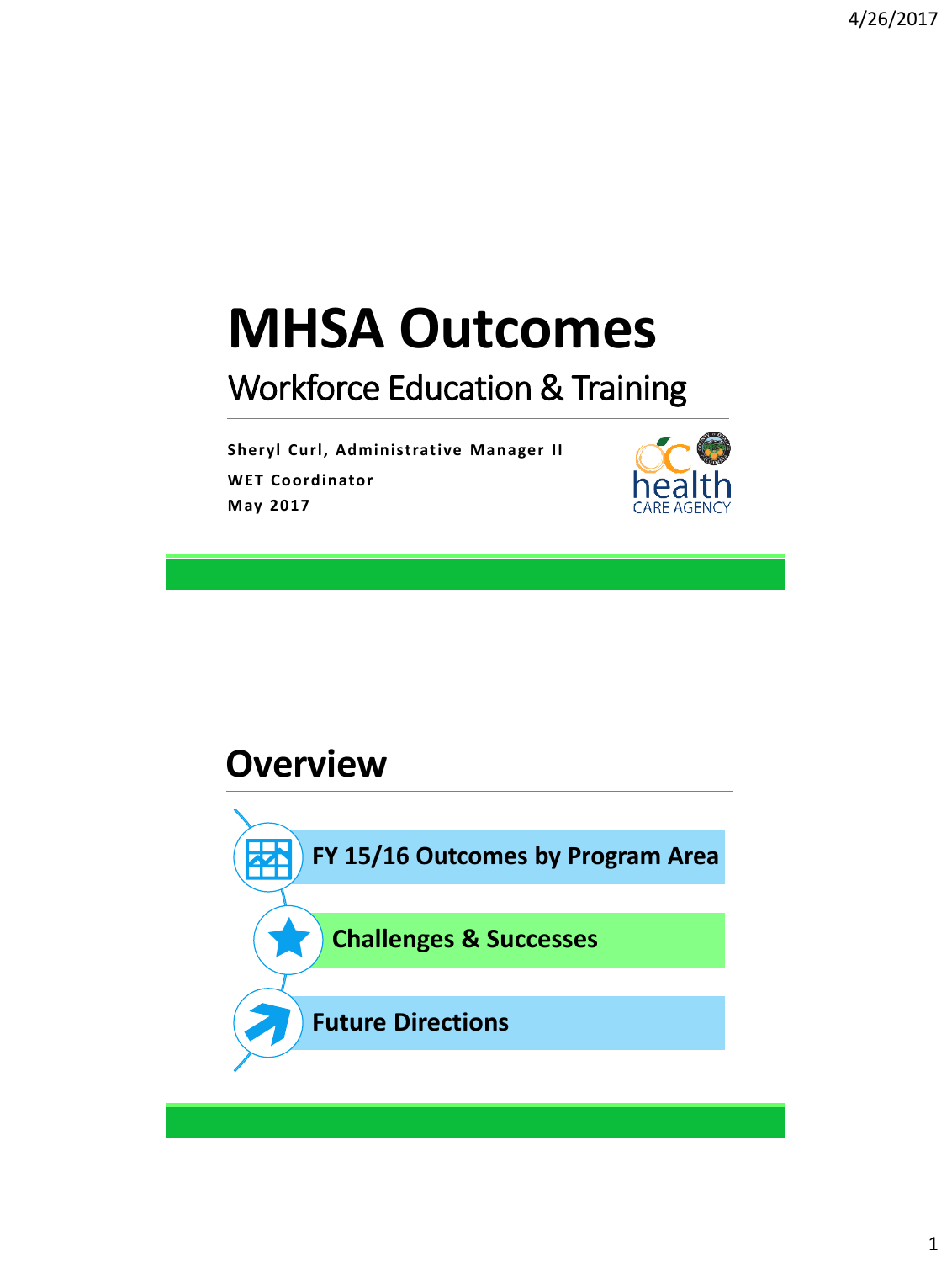#### **WET Program Areas**



# **Workforce Staffing Support**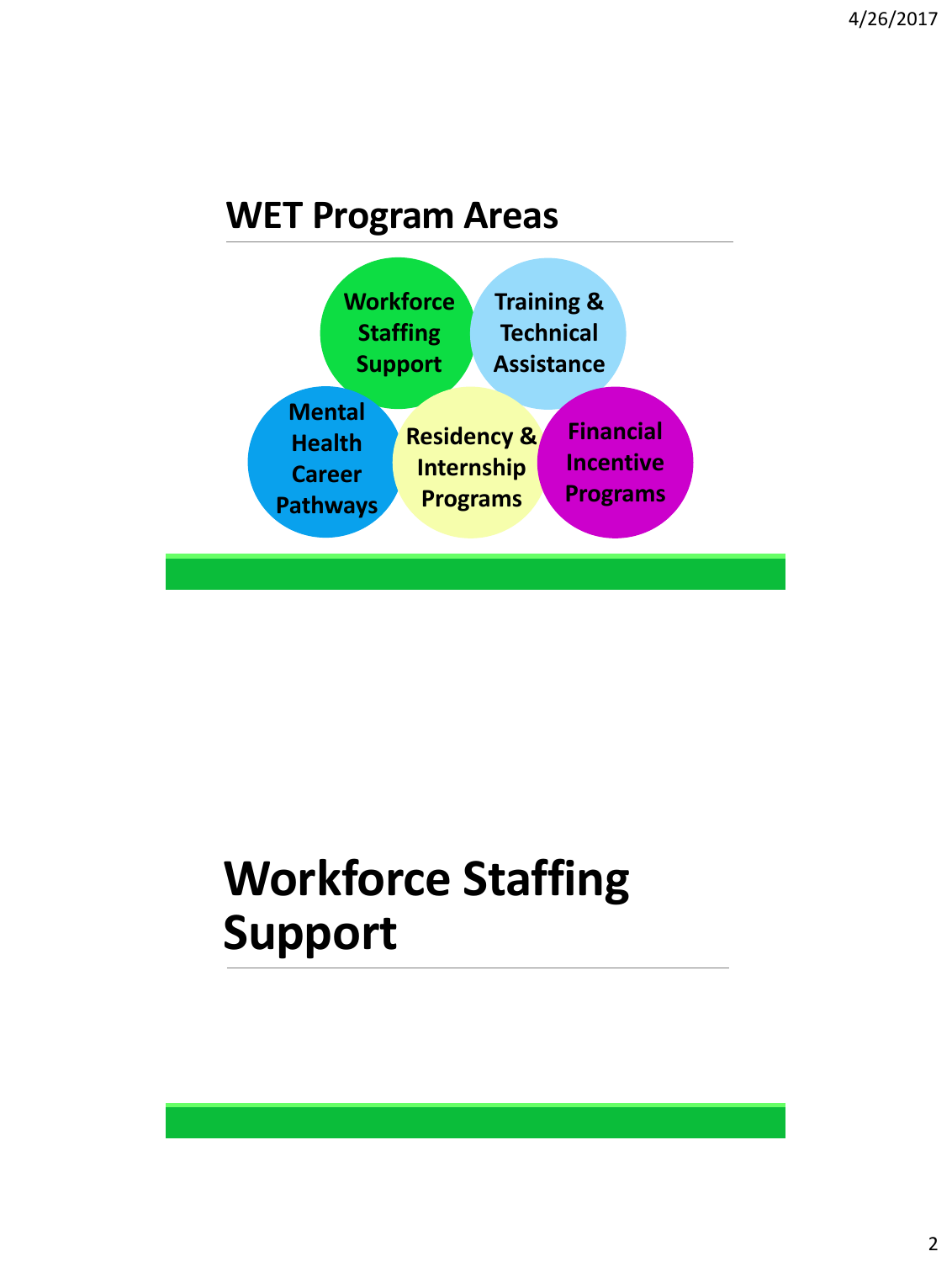

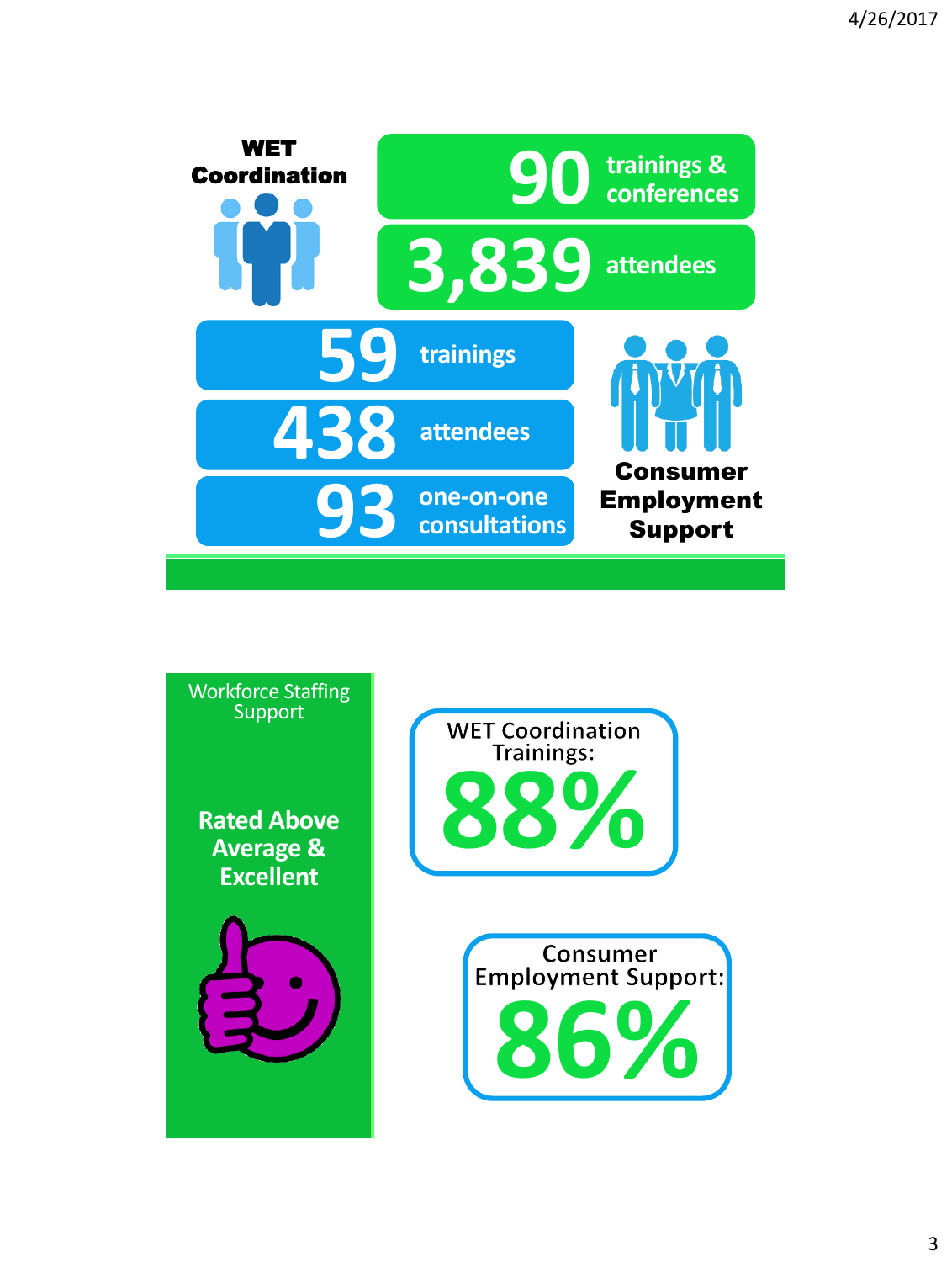### **Training and Technical Assistance**

#### **Evidence-Based Practice Trainings**

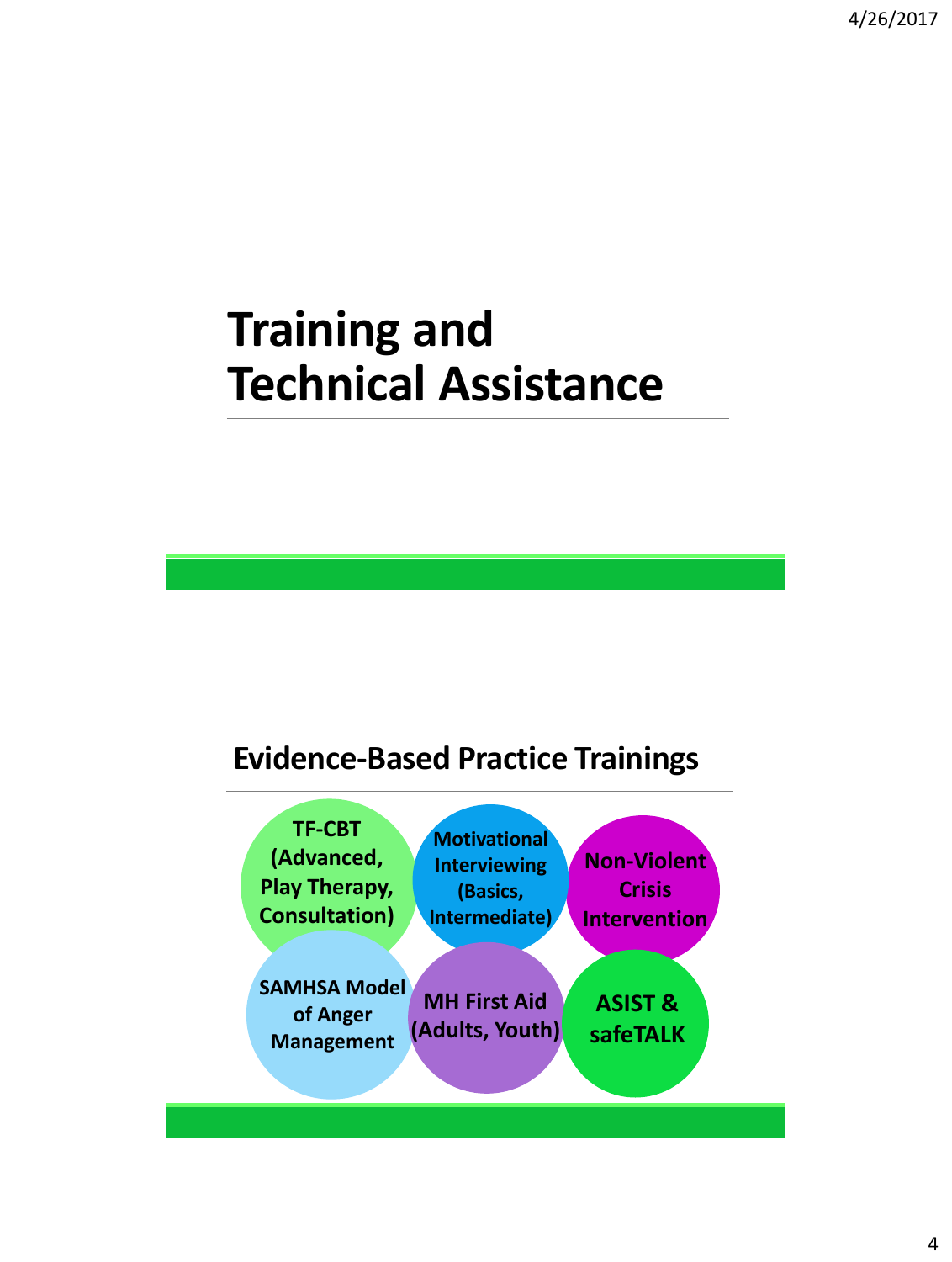| 52 trainings        | <b>6</b> trainings                |
|---------------------|-----------------------------------|
| 1,247 attendees     | 257 attendees                     |
| evidence based      | consumer/family                   |
| practice            | member led                        |
| 28 trainings        | 13 trainings                      |
| 3,320 attendees     | 272 attendees                     |
| cultural competence | <b>CIT for law</b><br>enforcement |

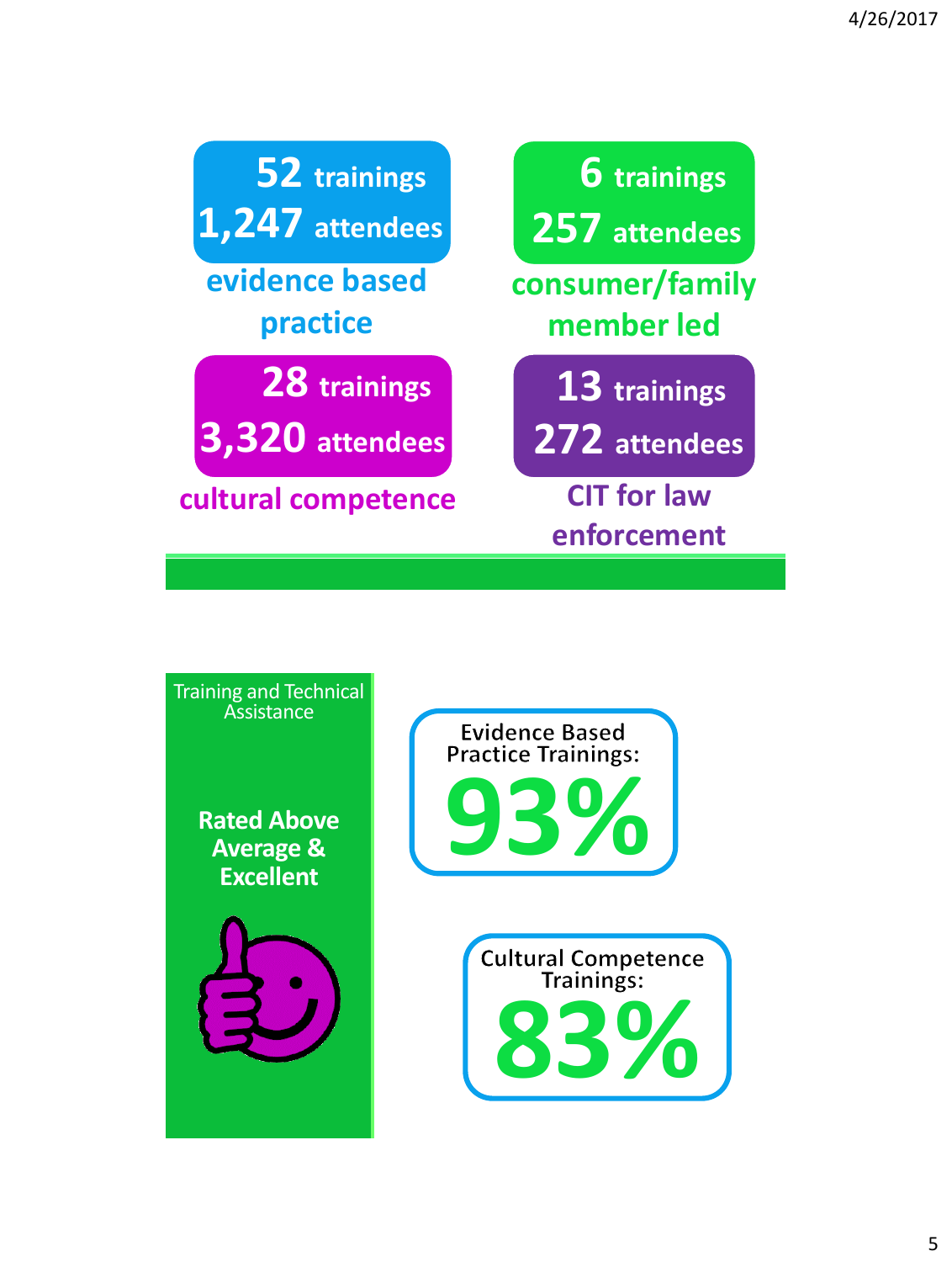

# **Mental Health Career Pathways**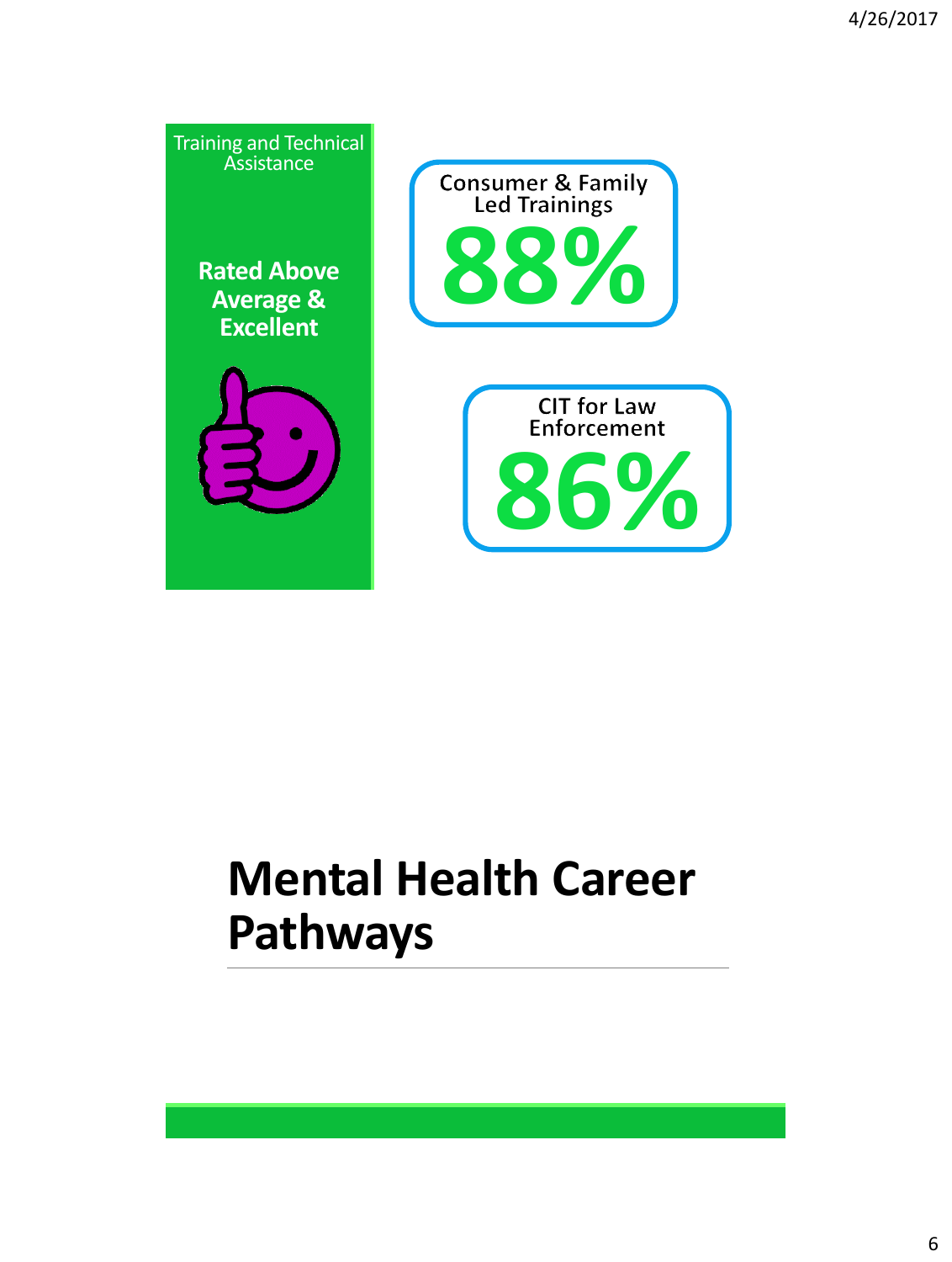

Mental Health Career Pathways

> **Rated Above Average & Excellent**





7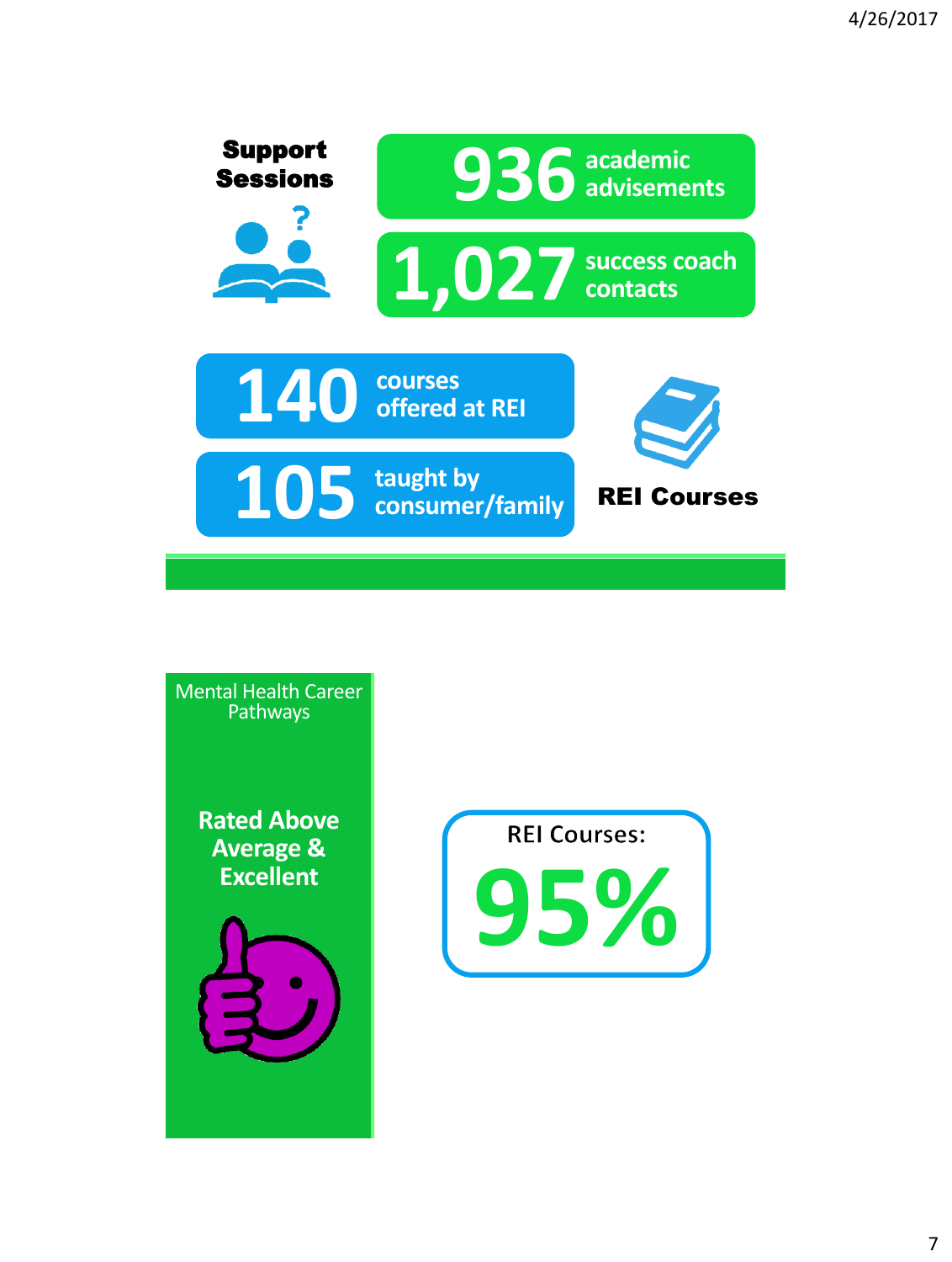4/26/2017

### **Residency and Internship Programs**

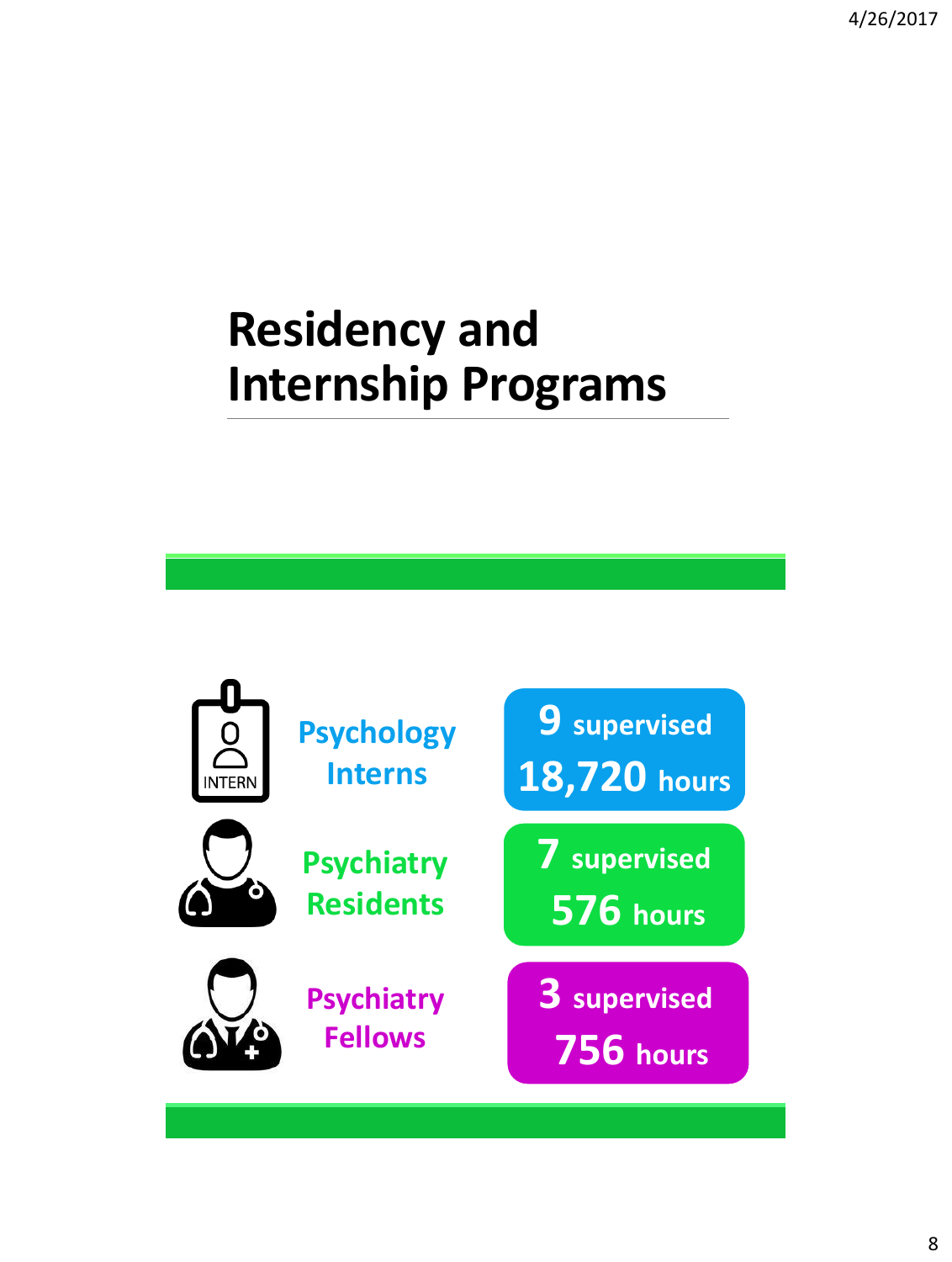

# **Financial Incentive Programs**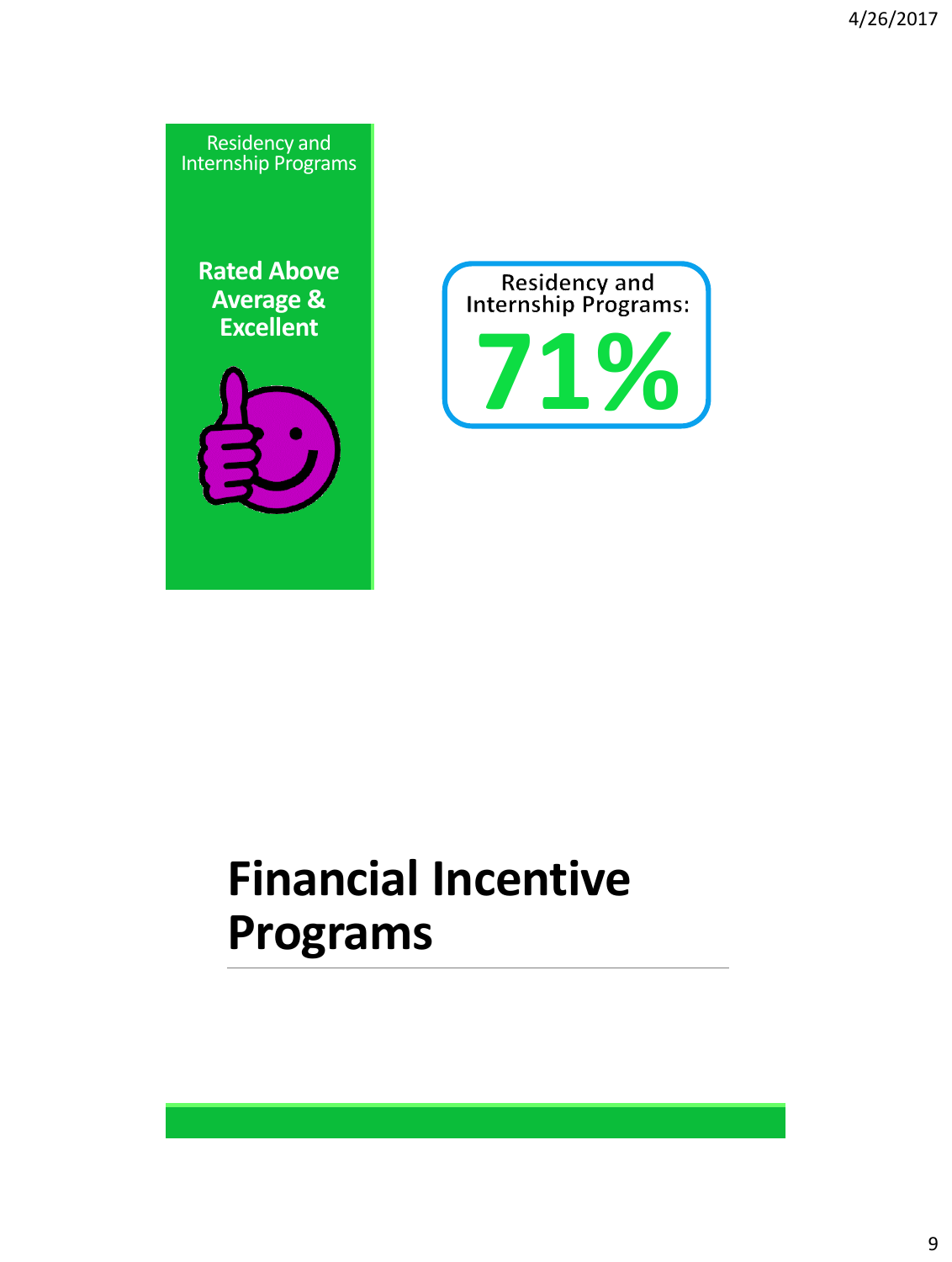

## **Challenges & Successes**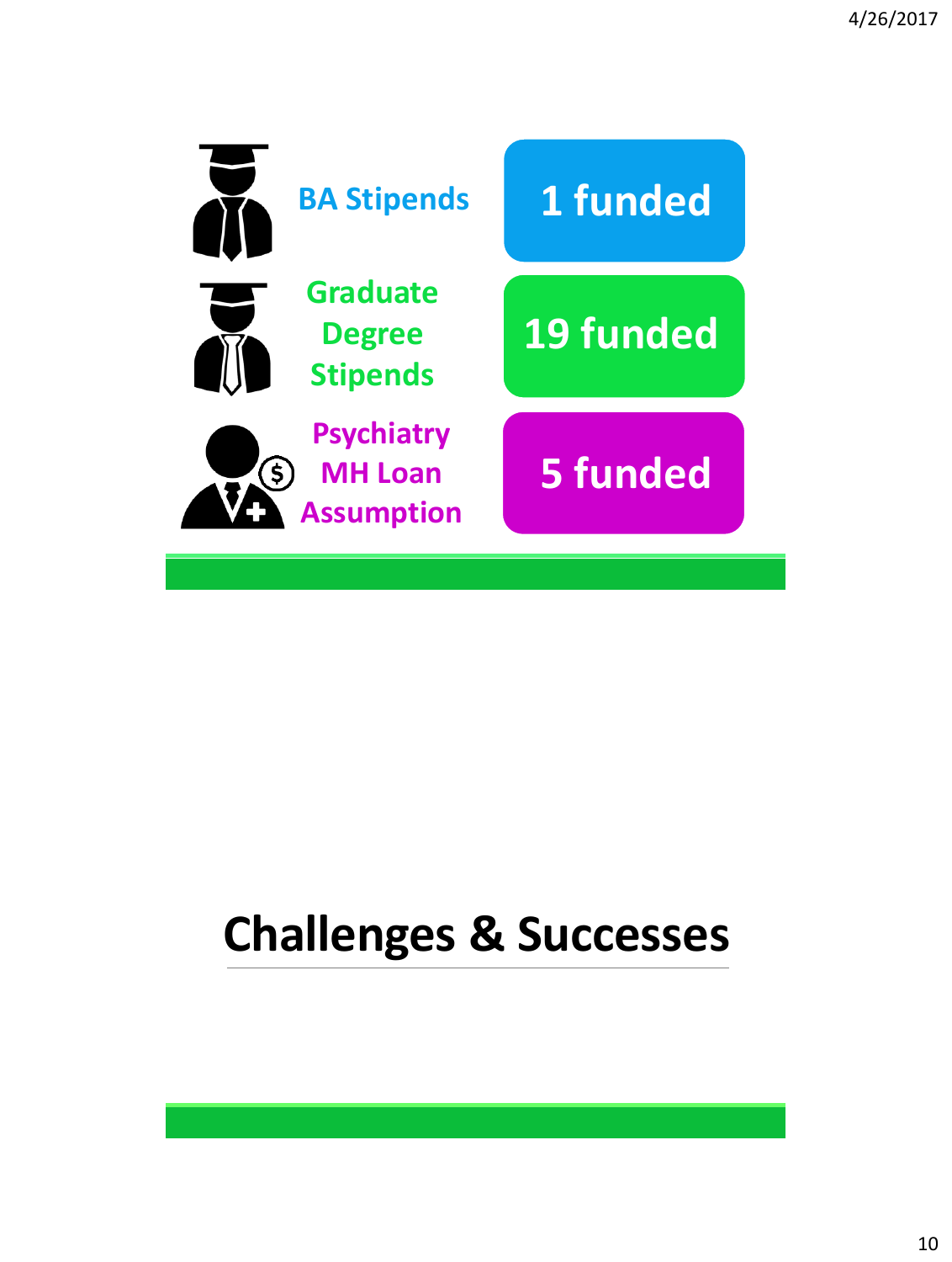#### **Challenges**



#### **Successes**

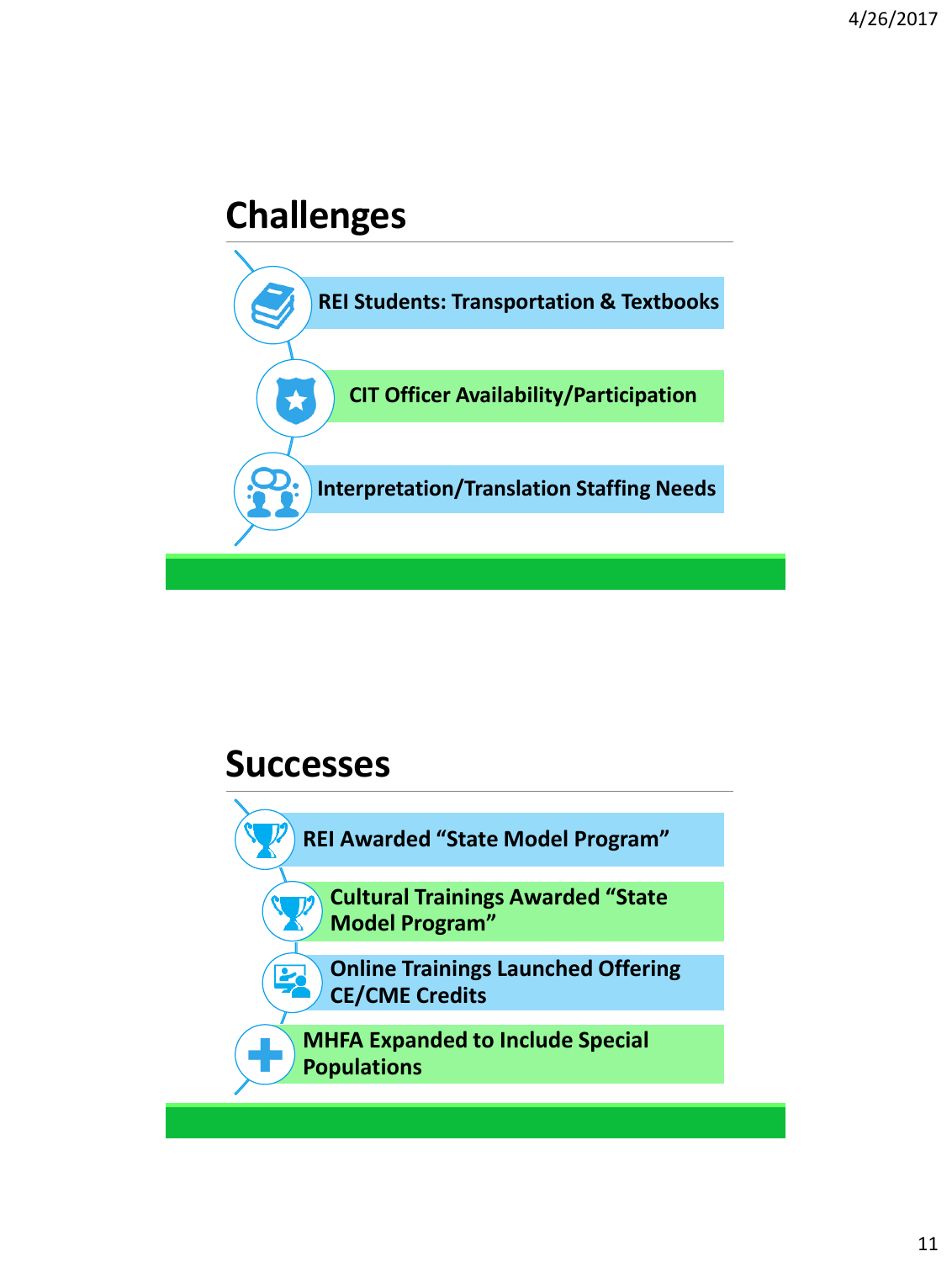### **Future Directions**

#### **Trainings in Development**